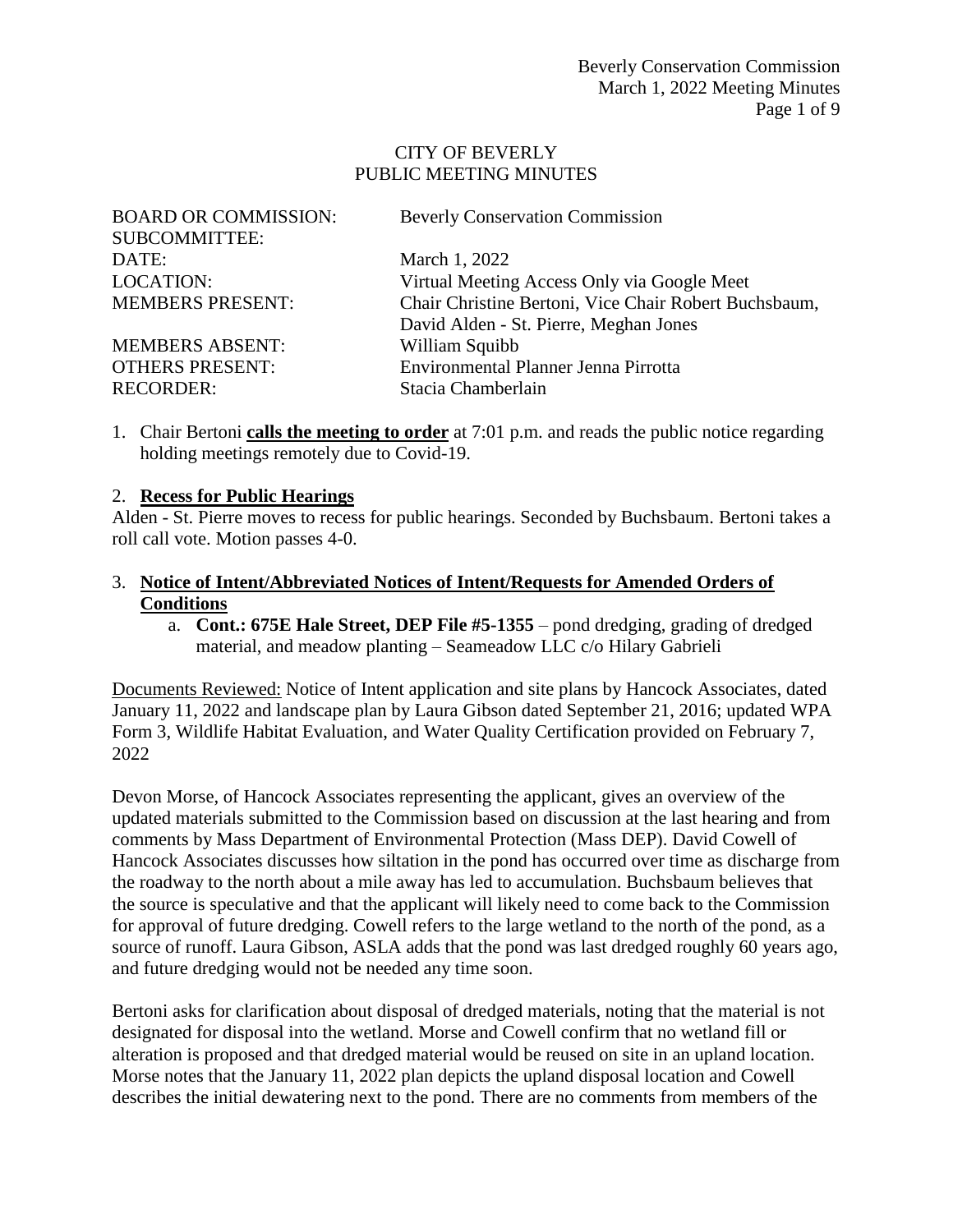public. There being no further questions or comments, Buchsbaum moves to close the hearing. Seconded by Alden - St. Pierre. Bertoni takes a roll call vote. Motion passes 4-0.

b. **Cont: 105 Sam Fonzo Drive & 10 LP Henderson Road, DEP File #5-1357** – construct commercial facility with parking, utilities, landscaping, and incidental site work – 105 Sam Fonzo Realty Trust c/o Thomas Ford

Documents Reviewed: Notice of Intent application and site plans by Engineering Alliance, Inc, dated January 18, 2022; revised C-1 and C-3 plans by Engineering Alliance, Inc, dated February 22, 2022 and replication sketch by Rimmer Environmental, LLC

Owner Tom Ford and Richard Salvo of Engineering Alliance, LLC are present to discuss the proposed project. Salvo recaps the Commission's site visit, noting that the Isolated Vegetated Wetland was flagged and added to the plan. He discusses the proposed relocation of that wetland and replacement with wetland of higher value, according to the wetland replication sketch by Rimmer Environmental. Salvo notes that the project is undergoing peer review through the Engineering Department regarding stormwater and they are still awaiting the report. Salvo provides an overview of the alternatives considered at the site and the constraints of the stream and wetland.

Buchsbaum asks if the replicated wetland would be considered an isolated wetland, consistent with what was filled. Salvo describes that the new wetland would be connected to existing Bordering Vegetated Wetland. Alden - St. Pierre asks if the relocated wetland would help with the flooding reported by the neighbors. Salvo replies that it would not necessarily provide significant flood mitigation, but that it is a part of the wetland function. Bertoni asks for more detail on the proposed wetland replication. Salvo describes the proposed plantings. Buchsbaum asks whether the invasive Phragmites will be removed and replanted with natives, noting that the area seemed fairly flat already. Ford replies that they will add dense gravel to accommodate the potential use of the area by the Fire Department and that a vegetated buffer would be maintained in that area to provide screening for the neighbors.

Bertoni asks for more information on the process for the wetland replication, and for clarification on whether 1) the timing of the site visit was appropriate to review the wetland line; 2) the drainage/stream crossing on Trask Lane needs to be cleared; 3) the building can be pulled out of the 100-Foot Buffer, and 4) the containment of fly ash was appropriately capped, and the amount of additional fill they plan to add to the site. Ford responds with their progress and thoughts on these concerns. Bertoni would like to ensure that the Commission receives information about the fly ash/AUL. Pirrotta reads comments from City Engineer Eric Barber, dated March 1, 2022. Bertoni requests that the applicant provide a response to the Commission as well as the Engineering Department regarding the stormwater management peer review.

There are no comments from members of the public. There being no further questions or comments, Buchsbaum moves to continue the hearing to the March 22, 2022 meeting. Seconded by Alden - St. Pierre. Bertoni takes a roll call vote. Motion passes 4-0.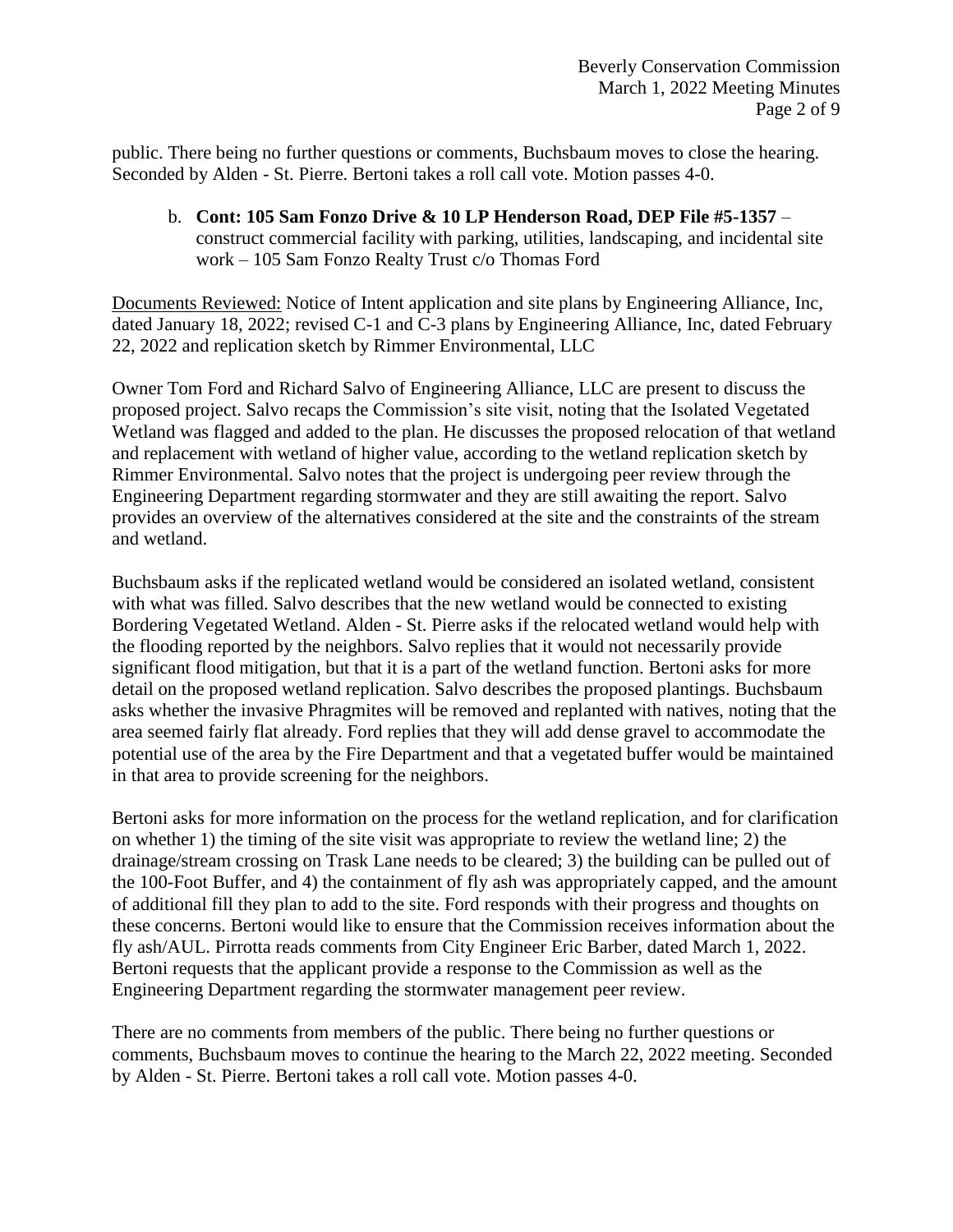c. **Cont: 7 Ober Street, DEP File #5-1356** – building addition with associated driveway and patio improvements – Jeffrey & Kristine Avallon

Documents Reviewed: Notice of Intent application and site plan by Griffin Engineering Group, dated January 25, 2022

Bob Griffin of Griffin Engineering discusses the proposed project and recaps the Commission's site visit. Bertoni and Buchsbaum agree that the site visit was helpful in understanding the project and potential impacts. Pirrotta reminds the Commission that at the last hearing, they asked for a profile of the Coastal Bank, showing how it was delineated. Griffin displays the profile view of the Coastal Bank at the site noting the location of Land Subject to Coastal Storm Flowage on the plan and where the slope levels out. Bertoni asks about the need to install a fence on the retaining wall. Griffin notes that a fence is not required in that location and also describes a large tree they are hoping to retain. There are no comments from members of the public. There being no further questions or comments, Alden - St. Pierre moves to close the hearing. Seconded by Buchsbaum. Bertoni takes a roll call vote. Motion passes 4-0.

d. **New: 223 Greenwood Avenue, DEP File #5-1358** – installation of garage, patio, and native plantings – Anne MacLean

Documents Reviewed: Notice of Intent application by LEC Environmental dated February 14, 2022 and site plan by Hawthorne Land Surveying Services, Inc., dated February 3, 2022

Pirrotta reads the legal notice. Owner Anne MacLean and Rich Kirby of LEC Environmental are present to discuss the proposed project. MacLean clarifies that she purchased the house from a contractor who performed recent interior renovations. Kirby describes the proposed project including the construction of the garage that would occur within an area of existing lawn and that there will be no change in grade within Bordering Land Subject to Flooding. Kirby describes the 6,700 square foot area of plantings noting that the owner will choose from a selection of native plants only. Bertoni discloses that she lives within the neighborhood, but that she has no financial interest and that she is impartial on this.

Buchsbaum asks about mitigation of the added roof runoff from the garage and Kirby explains that it will naturally infiltrate within the lawn, but that they are open to installation of an 18-inch by 18-inch stone trench on the wetland side of the garage. Bertoni asks whether the planting areas will be mulched. Kirby replies that they intend to use bark mulch for the initial plantings but could transition to use a more natural leaf mold over time. Bertoni asks whether pollinatorfriendly plants will be used. Kirby replies that the homeowner's plants are not yet determined, but suggests they will provide a list of plants for approval before planting. Bertoni asks about invasives removal and Kirby describes that invasives removal is not specifically proposed but that they would remove any invasives by hand, to the extent that they are in the planting area. Kirby confirmed that evidence of Emerald Ash Borer was not observed on the ash trees at the site. Bertoni confirms the area of impact within the Riverfront Area. There are no comments from members of the public. There being no further questions or comments, Alden - St. Pierre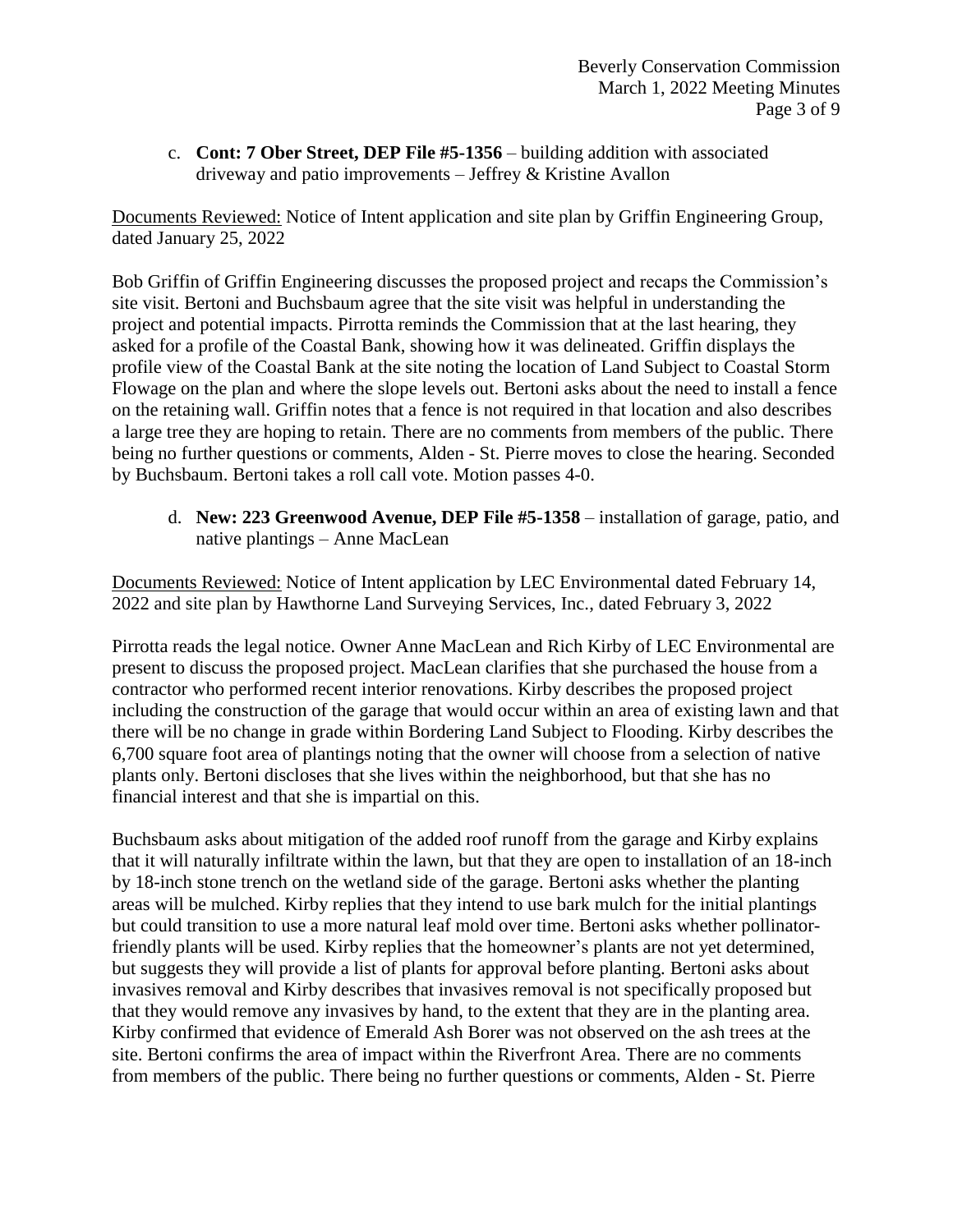moves to close the hearing. Seconded by Buchsbaum. Bertoni takes a roll call vote. Motion passes 4-0.

e. **New: 3 Pilgrim Heights, DEP File #5-1360** – construct a building addition with associated appurtenances – Glen Witwicki

Documents Reviewed: Notice of Intent application and site plan by Griffin Engineering Group, dated February 14, 2022

Pirrotta reads the legal notice. Bob Griffin of Griffin Engineering explains the proposed project for the construction of a new garage addition at an existing home. He notes that drainage improvements are also needed and that a drywell would be installed in addition to mitigation plantings in an area of existing lawn. Griffin notes that Mass DEP provided comments regarding adding plantings closer to the resource area, in order to improve habitat and meet the Riverfront Area performance standards. Buchsbaum encourages the plantings both next to the house and closer to the resource. Griffin agrees and will update the plan accordingly. Buchsbaum asks about the sizing of the drywell and Bertoni asks about the total increase in impervious surface area. Griffin describes the plant list, as described on the plan. The Commission schedules a site visit for Saturday, March 19, 2022, at 8 a.m. There are no comments from members of the public. There being no further questions or comments Alden - St. Pierre moves to continue the hearing to the March 22, 2022 meeting. Seconded by Buchsbaum. Bertoni takes a roll call vote. Motion passes 4-0.

f. **New: 2 Thaxton Road, DEP File #5-1359** – construct an inground pool, patio, and landscaping – Justin & Emma Galui

Documents Reviewed: Notice of Intent application and site plan by Griffin Engineering Group, dated February 14, 2022

Pirrotta reads the legal notice. Bob Griffin of Griffin Engineering describes the proposed project for the construction of a pool, patio, and landscaped area in an area of existing lawn. Two 1,000 gallon drywells would accommodate runoff and pool drawdown water. Buchsbaum asks about impacts to Outstanding Resource Waters and Griffin confirms there will be no alteration of or discharge to Outstanding Resource Waters as a result of the project. Griffin describes the additional naturalization that would result along the edge of the wetland in the existing lawn area. Griffin confirms there is no Bordering Land Subject to Flooding on the site, in response to Bertoni's question and clarifies the amount of new impervious surface area within the 100-Foot Buffer. Buchsbaum asks whether the work could be moved outside the 50-Foot No-Build Zone. Griffin describes the alternatives, noting that the site is constrained and that only a portion of the work is in the No-Build Zone and impacts would be negligible. Bertoni invites comments from the public.

Tina Buchs, of 4 Thaxton Road, says that the clear cutting for the Thaxton Heights development has already increased the wet areas of her yard and she is concerned about increased impervious surfaces associated with the pool near the wetlands. She wants the pool to be located further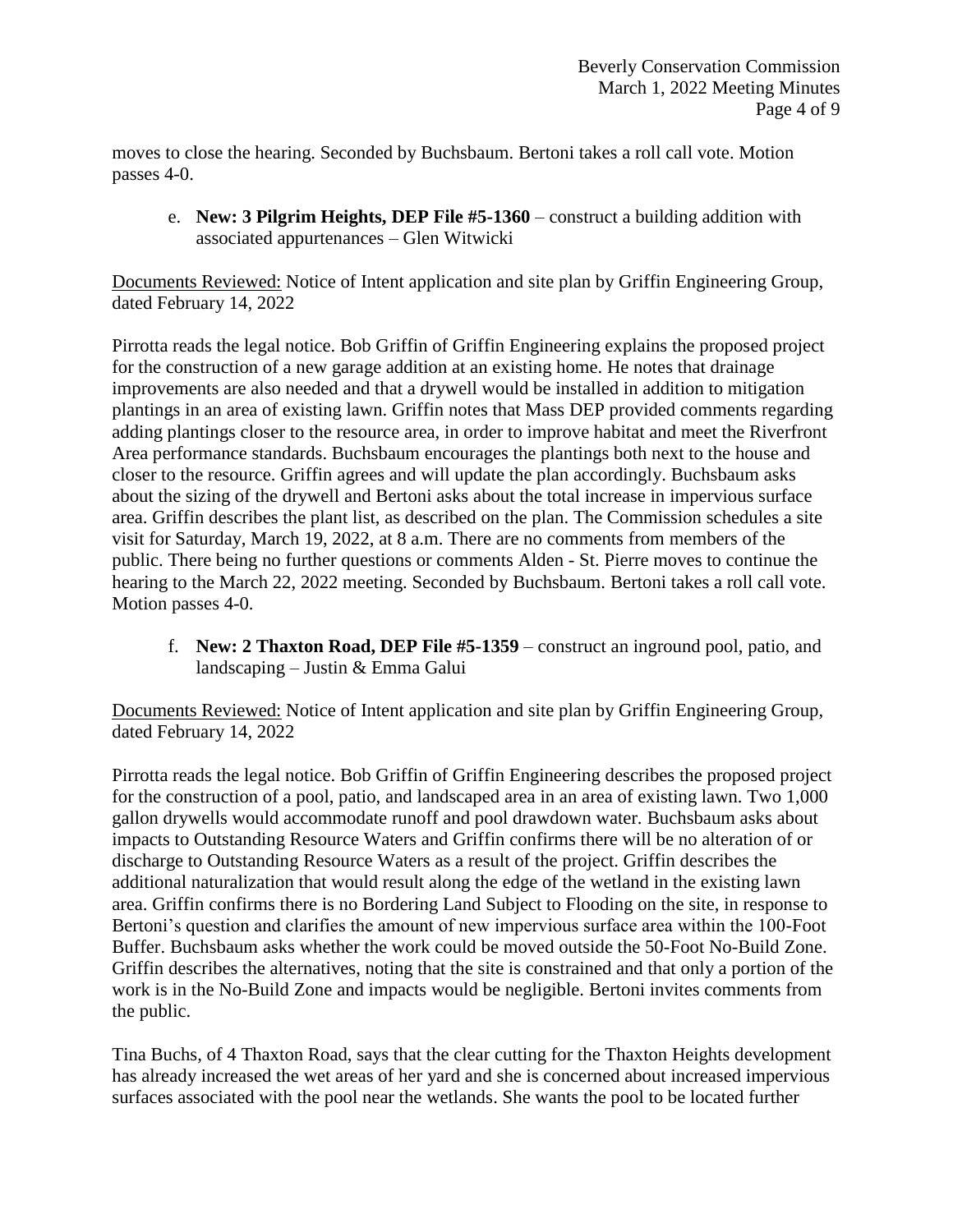away from the wetland and for the drywells to be located away from her house on the other side of the patio. Griffin explains how the drywell will contain the runoff from the patio and pool deck as well as hold pool discharge. Griffin explains the function of the drywells in response to Buchs' questions.

Commissioners schedule a site visit for Saturday, March 19, 2022, at 9 a.m. There being no further questions or comments, Alden - St. Pierre moves to continue the hearing to the March 22, 2022 meeting. Seconded by Jones. Bertoni takes a roll call vote. Motion passes 4-0.

## g. **New: 181 Elliott Street, DEP File #5-1353** – request to amend Order of Conditions – Beverly Commerce Park, LLP

Documents Reviewed: Request to Amend the Order of Conditions and site plan by Beverly Commerce Park LLP, dated February 14, 2022

Pirrotta reads the legal notice. Pirrotta reports that the Commission received a written request by the applicant requesting that this hearing be continued without discussion until the next meeting, as they are working through potential plan changes. Buchsbaum moves to continue the hearing to the March 22, 2022 meeting. Seconded by Alden - St. Pierre. Bertoni takes a roll call vote. Motion passes 4-0.

# 4. **Reconvene Regular Meeting**

Alden - St. Pierre moves to reconvene the regular meeting. Seconded by Bertoni. Bertoni takes a roll call vote. Motion passes 4-0.

## 5. **Requests for Determination of Applicability**

a. **Cont.: 340 Old Essex Road** – deck expansion and fence and gravel driveway installation – Ted Ramsdell

Documents Reviewed: Request for Determination of Applicability and associated attachments, by Ted Ramsdell, dated January 25, 2022

Owner Ted Ramsdell, is present and Bertoni recaps with him the observations from the site visit. Buchsbaum and Bertoni agree that the site visit was helpful to understand site constraints and that they did not have any further information to request for the project. There being no further questions or comments, Buchsbaum moves to issue a Negative 3 Determination under the Wetlands Protection Act and Beverly Wetlands Protection Ordinance, with the conditions as discussed. Seconded by Bertoni. Bertoni takes a roll call vote. Motion passes 4-0.

b. **New: Hale Street** – gas main installation between Cabot and Boyles Streets – Boston Gas Company c/o Jaime Walker

Documents Reviewed: Request for Determination of Applicability application and plans by Tighe & Bond, dated February 14, 2022, and updated site plan dated February 22, 2022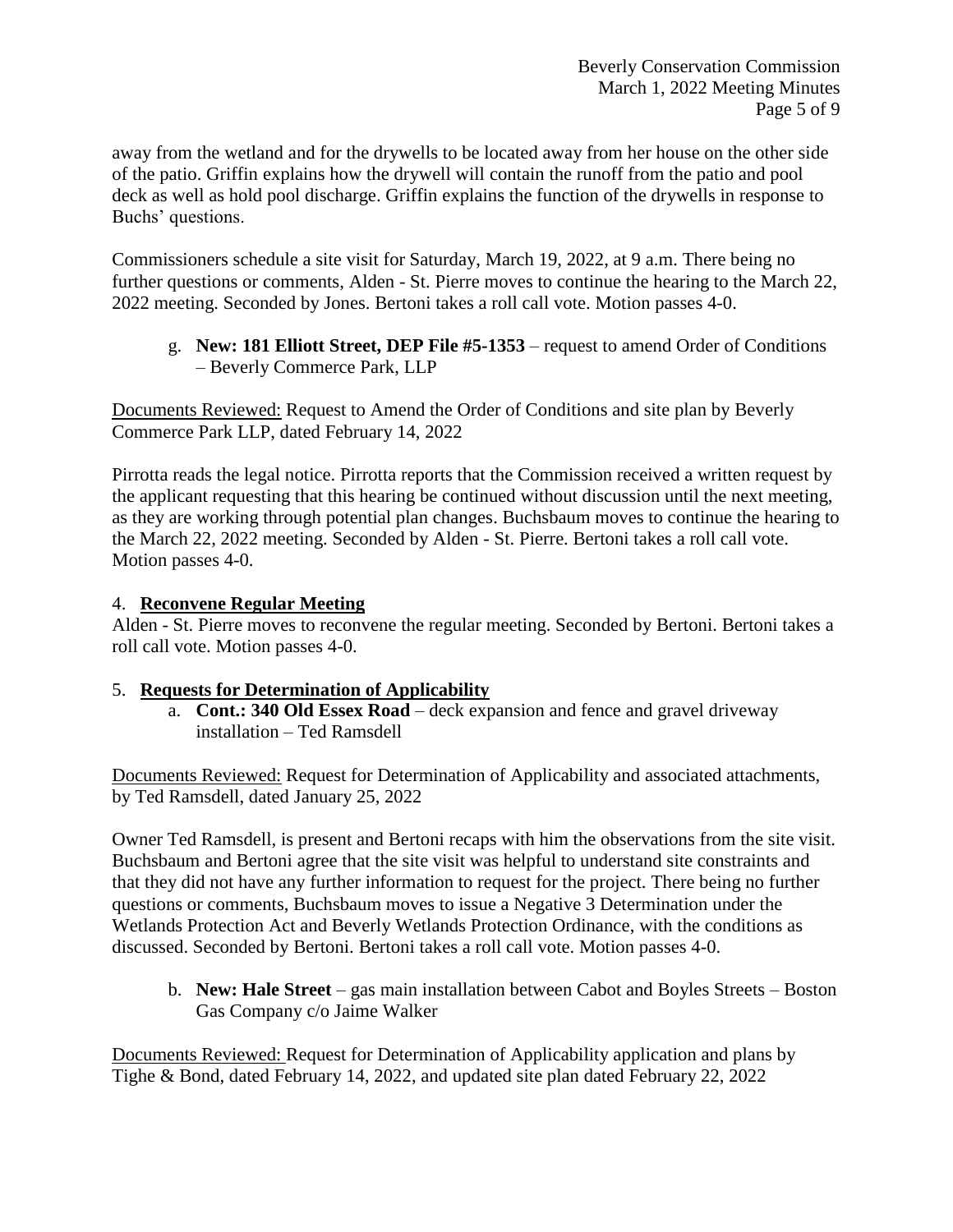Pirrotta reads the legal notice. Megan Woytik of Tighe and Bond (on behalf of Boston Gas Company), is present and provides an overview of the proposed gas main installation project. Woytik describes that this utility work is exempt from the Commission's review, except for the portions of the project that fall within Bordering Land Subject to Flooding. Bertoni asks about anticipated de-watering and the erosion control measures, as was described in the RDA. Woytik notes that these are the standard specification uses, but that dewatering was not specifically anticipated for this work. There being no further questions or comments, Alden - St. Pierre moves to issue a Negative 2 and 3 Determination under the Wetlands Protection Act and Beverly Wetlands Protection Ordinance, with conditions as discussed. Seconded by Buchsbaum. Bertoni takes a roll call vote. Motion passes 4-0.

c. **New: 675E Hale Street** – revetment repair and restoration – Laura Gibson

Documents Reviewed: Request for Determination of Applicability application by Laura Gibson, ASLA, and annotated plans dated February 14, 2022

Pirrotta reads the legal notice. Laura Gibson representing the applicant describes the proposed project, noting the damage to the revetment from recent storm. Bertoni asked about the best type of maintenance here and Gibson notes that if there were a wall instead of revetment, it would have collapsed. Buchsbaum asks about requirements of abutters to access the water. Gibson describes a 1915 land survey showing the easement to the water and that that they do maintain the stones for easier foot access to the beach. She notes that existing conditions are significantly different from the 1915 survey. Bertoni asks about equipment access to complete the work. Gibson responds that they should not need abutter access at West Beach, and that the work should be done from above the revetment, but that they included in the RDA in case conditions change. There being no further questions or comments, Alden - St. Pierre moves to issue a Negative 2 and 3 Determination under the Wetlands Protection Act and Beverly Wetlands Protection Ordinance, with conditions as discussed. Seconded by Buchsbaum. Bertoni takes a roll call vote. Motion passes 4-0.

d. **New: 109 Preston Place** – deck and stairs installation – Wayne Mack

Documents Reviewed: Request for Determination of Applicability application and plans by Griffin Engineering Group, dated February 14, 2022

Pirrotta reads the legal notice. Bob Griffin of Griffin Engineering, describes the proposed project for the construction of a new deck and stairs within the wetlands buffer. Griffin recaps the permit history at the site, including an Order of Conditions for construction of the house and another one for construction of the pool, cabana, and septic system work. Bertoni asks that the applicant submit a request for Certificate of Compliance to close out the outstanding Order of Conditions at the property. Alden - St. Pierre asks about the list of plantings. Bertoni says that a preconstruction site visit by Pirrotta should be conducted. Bertoni asks how the hot tub will be filled and where the water will be drained to. Owner Wayne Mack describes that the tub would be filled by the hose and would be drained into the existing drywell, as is done to drawdown water from the existing pool, as needed.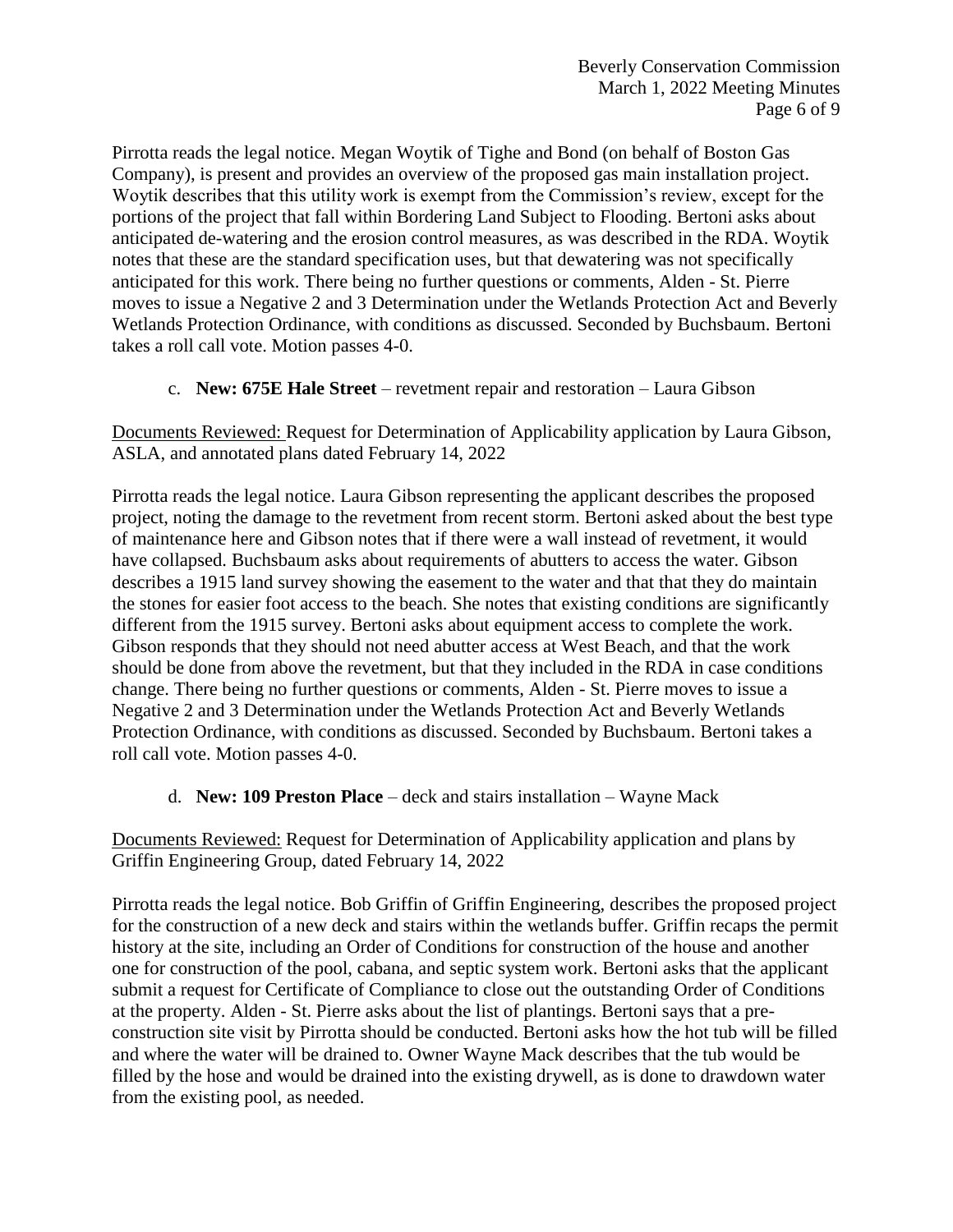There being no further questions or comments, Buchsbaum moves to issue a Negative 3 Determination under the Wetlands Protection Act and Beverly Wetlands Protection Ordinance, with conditions as discussed. Seconded by Alden - St. Pierre. Bertoni takes a roll call vote. Motion passes 4-0.

## 6. **Requests for Certificates of Compliance**

a. **New: 59 Ober Street, DEP File #5-1278** – replace existing dwelling and associated site work, grading, utilities, and driveway – 59 Ober Street LLC, c/o Peter Brown

Documents Reviewed: Request for Certificate of Compliance with engineers letter and as built plan by Williams & Sparages, dated February 14, 2022

Thor Akerly, of Williams & Sparages representing the applicant, recaps the work approved under the Order of Conditions, and the results of the as built plan. He describes the changes from the approved plan including a shifting of the pool patio and that some of the landscape areas were not installed. Akerly confirms that Pirrotta met with him on site and that they observed areas of vegetation near the bank that were cut. Bertoni reminds the applicant that work such as this needs approval in advance from the Commission and that changes to the plan should be approved ahead of time. Applicant Peter Brown confirms his understanding of this condition and will refrain from future cutting. Pirrotta confirms that the mesh netting from the straw wattle were still in place at the time of her site visit and Bertoni states that the owner is responsible for removing the mesh netting as soon as possible. Commissioners discuss whether they should issue a partial certificate until the mesh is removed. Akerly suggests that the Commission vote to issue the Certificate of Compliance, but place it on hold until removal to the Conservation Agent's satisfaction. Pirrotta confirms that Certificates of Compliance are issued within 21 days of the Commission's vote, and the applicant agreed to sign a 21-day waiver.

Buchsbaum moves to issue a complete Certificate of Compliance with Perpetual Conditions 35- 39 and Special Condition 1 under the Wetlands Protection Act and Beverly Wetlands Protection Ordinance, after confirmation of removal of the remnant erosion controls. Seconded by Alden - St. Pierre. Bertoni takes a roll call vote. Motion passes 4-0.

## 7. **Old/New/Other Business**

- a. **Minor Modification to Order of Conditions**
	- i. **Cont.: 28 Fosters Point, DEP File #5-1330** –Doug & Susan Stone

Documents Reviewed: Request for Minor Modification to Order of Conditions and revised site plan by Griffin Engineering, dated January 10, 2022

Bob Griffin of Griffin Engineering recaps the Minor Modification request and the Commission's site visit to the property. Griffin explains the fencing would be black aluminum with gaps. Buchsbaum and Alden – St. Pierre confirm they have no further questions after seeing the site. There being no further questions or comments, Buchsbaum moves to issue the Minor Modification to the Order of Conditions, noting that all existing conditions continue to apply,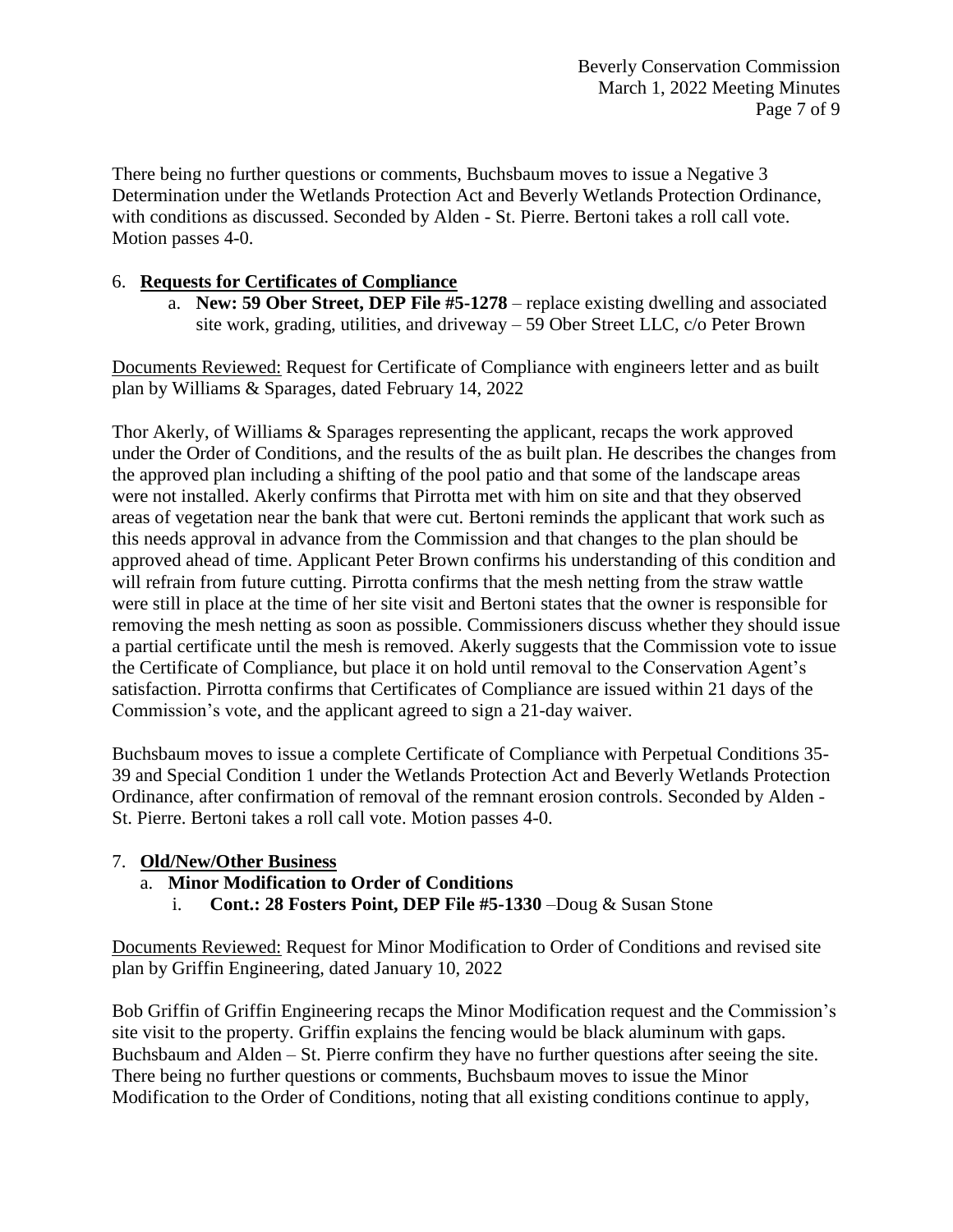and with the additional condition that gaps be provided in the fencing. Seconded by Alden - St. Pierre. Bertoni takes a roll call vote. Motion passes 4-0.

## b. **Enforcement Orders**

## i. **Cont.: 0 Netherton Avenue**

Documents Reviewed: Topographic Plan of Land by Hancock Associates, dated July 14, 2021; Wetland Restoration Plan by Hancock Associates, dated January 24, 2022; Enforcement Order dated February 10, 2022

Pirrotta updates the Commission on the status of the restoration work, per the Commission's latest Enforcement Order issued on February 10, 2022. The Commission received a revised plan based on observations from the site walk and discussion at previous meetings, and Pirrotta reported that earlier in the evening the Commission received an email with confirmation from the abutter that the applicant has permission to do the portions of the restoration work that falls on their property. The Commission still has not received the soils data due to technical issues reported by the consultant. Alden - St. Pierre moves to amend the Enforcement Order, with the conditions as discussed. Seconded by Buchsbaum. Bertoni takes a roll call vote. Motion passes 4-0.

# c. **Potential Violations, If Any** i. **115 Essex Street**

Pirrotta reports receipt of a complaint regarding tree work and brush clearing at 115 Essex Street, She sent a possible violation letter and received a response from the owner and held a site visit earlier that day. Pirrotta reports that there are a lot of plantings on the site including gardening areas within lawn and that the owners claimed they had performed tree pruning, as well as cutting of a large broken tree at the edge of the property. The area was under snow cover during the site visit and members decide to not take any action at this time.

d. **Review of draft action plan for the 2022 Open Space and Recreation Plan** Members discuss the draft action plan as part of the 2022 Open Space and Recreation Plan update and are enthusiastic and supportive of the plan as presented. Members discuss the addition of other outreach partners, such as Salem Sound Coastwatch.

## e. **Keolis 2022 Yearly Operating Plan, Vegetation maintenance activities Commuter Rail**

Pirrotta informs the Commission of a notification that was received regarding vegetation management activities planned for this fall.

# f. **Varian Medical Systems, Inc. Phase V Remedy Operation Status Inspection & Monitoring Report**

Pirrotta informs the Commission of a notification letter received regarding the July 1 through December 31, 2021 inspection and monitoring report for the former Varian Facility Site. The Commission receives regular reports and these are kept on file.